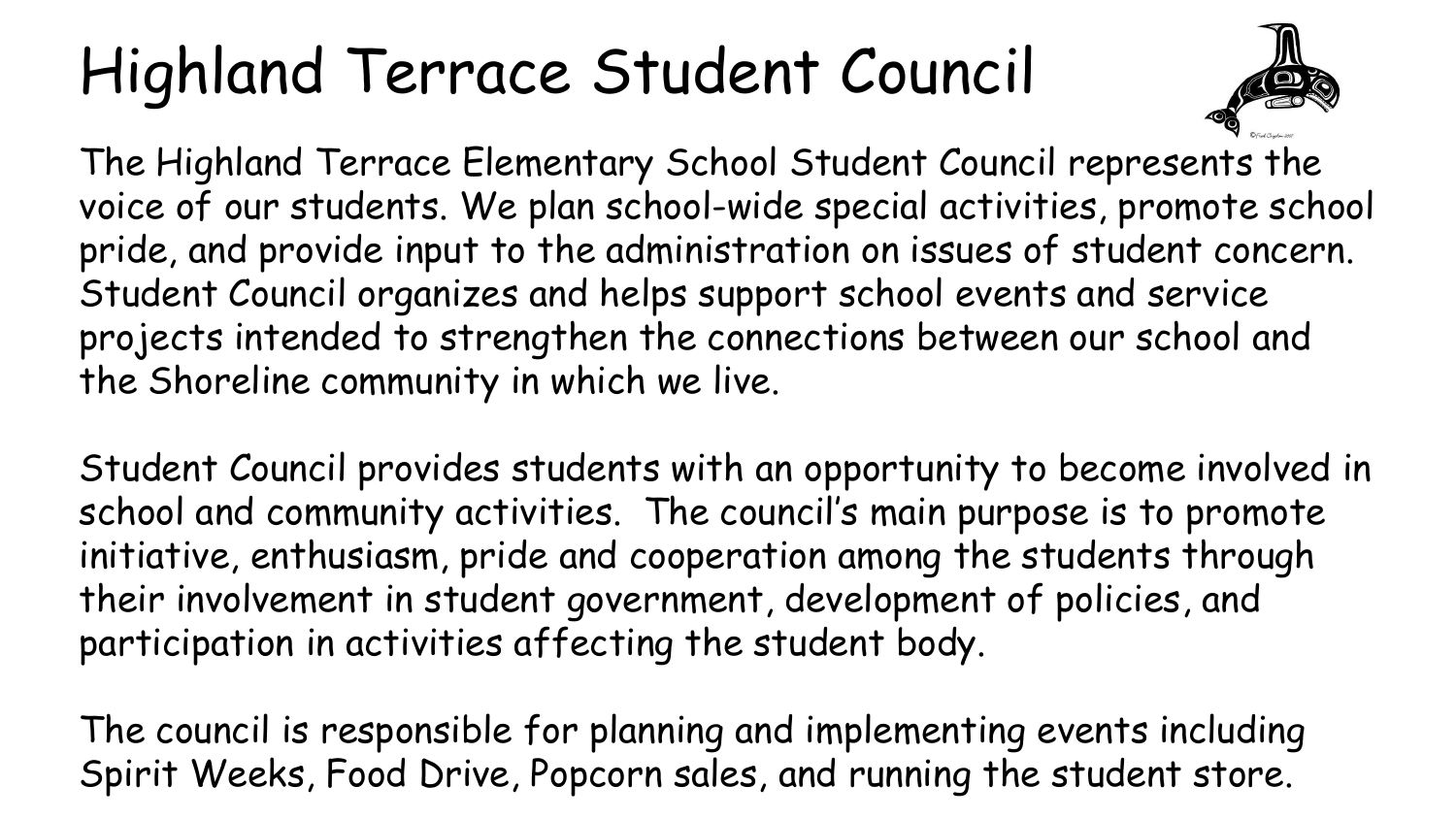### Highland Terrace Student Council



Highland Terrace Elementary is proud to have our students taking an active role in providing service to, and fun activities, for our school and community. Student Council members learn how to set an agenda, brainstorm ideas, solve problems, vote, advertise, and manage events, as they develop their citizenship skills and teamwork. All of these important skills help representatives to become well-rounded school leaders.

Student Council is made up of six Officers, and two Student Representatives from each class in grades 3 -6. We promote citizenship training by providing direct experiences for students in the processes of democracy.

During November elections of six student council officers are held. Following the election, each third through sixth grade classroom also elects two students to serve on the student council, as class representatives. Student Council officers work together with classroom representatives, and staff advisors, to learn leadership, responsible decision-making, and the importance of effective communication.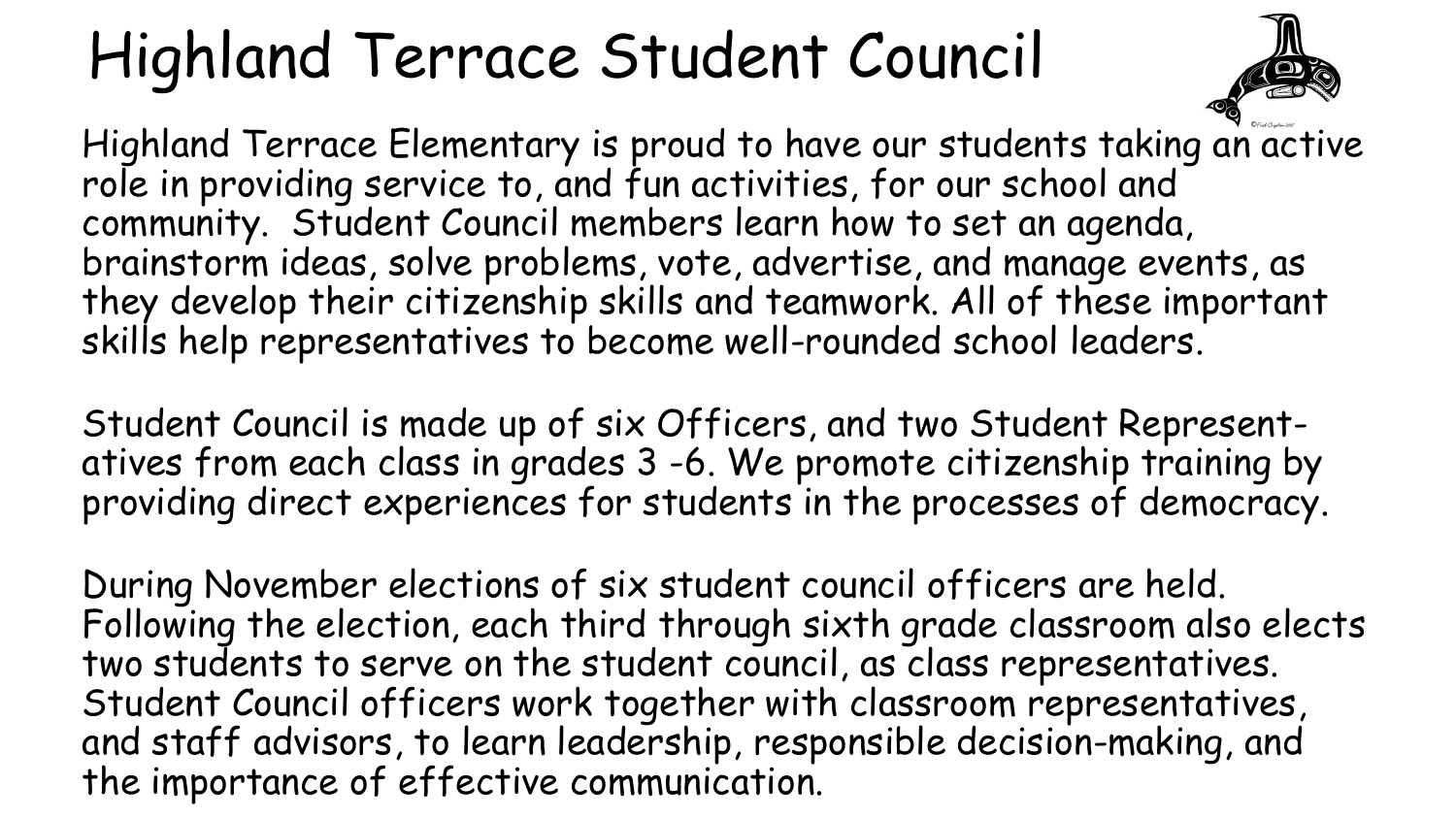### 2014 - 2015 Student Council Goals:



- Encourage students, their families and friends, and members of the larger Highland Terrace /Shoreline community to actively participate in community-oriented school events.
- Provide opportunities for all students to demonstrate their positive school spirit and embrace the Highland Terrace ideals: be safe, be responsible, be respectful and kind.
- Help others who are in need, on and off campus, through service projects.
- Champion student efforts to create a cleaner, safer, friendlier school community and campus, including during recess. Celebrate our successes.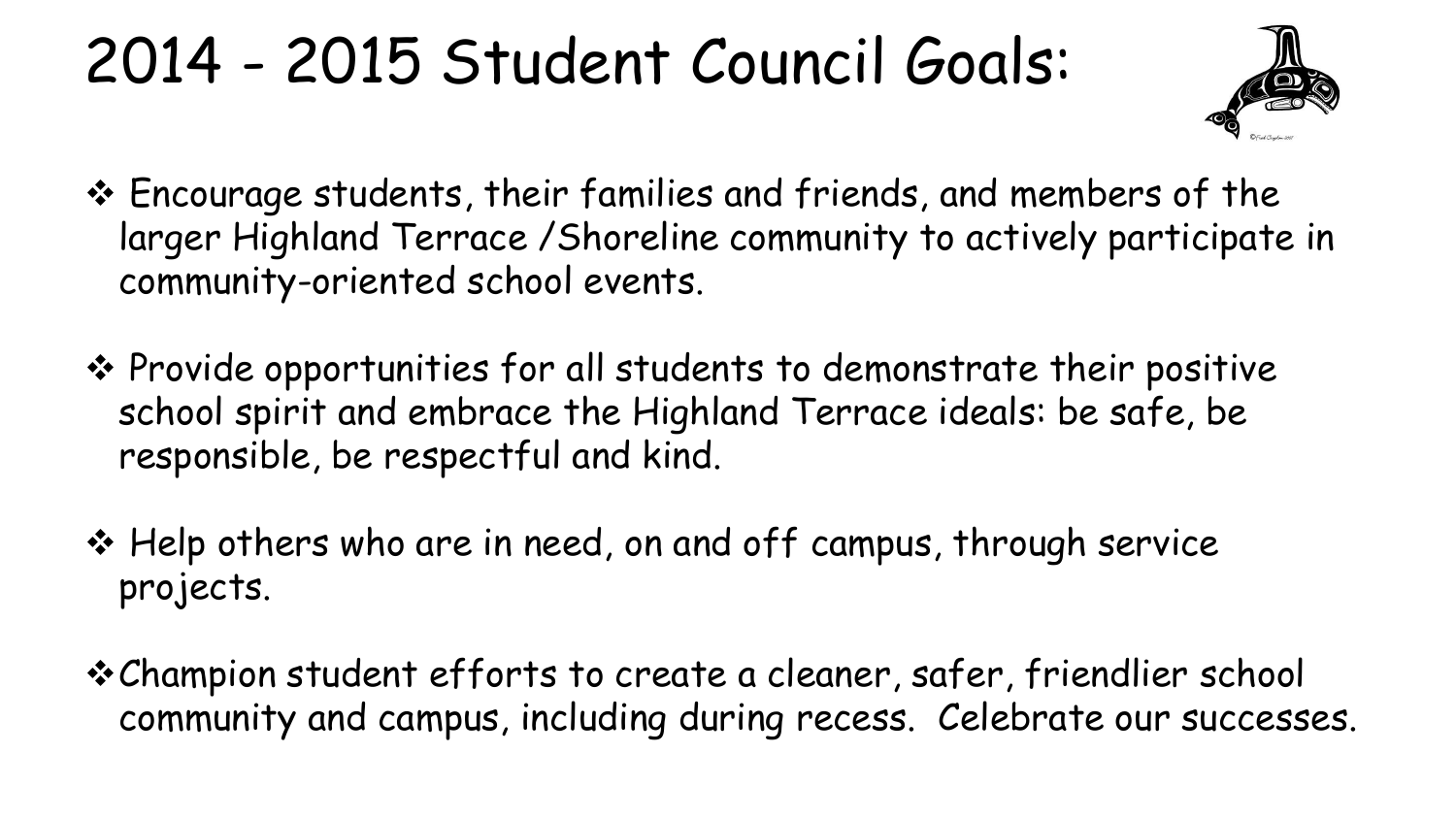### Student Council Meetings



- \* Officers shall meet twice each month or as needed with staff advisors (Ms. Slinning and Ms. Benton) to develop agendas for the regular Student Council meeting and/or discuss special events.
- The Student Council will meet 1 2 times a month, led by the student council officers, with Ms. Slinning and Ms. Benton acting in an advisory role. All members of the student council are required to attend these meetings.
- Officers shall meet for lunch with the Principal of Highland Terrace in her office on a monthly basis. This get-together is an opportunity for the officers and administration to communicate what is going well and acknowledge accomplishments, discuss problems, present ideas and develop proposals. The meetings provide student leaders with the opportunity to play an active role in strengthening our school community.
- Student Council Committees shall meet on an ad-hoc basis.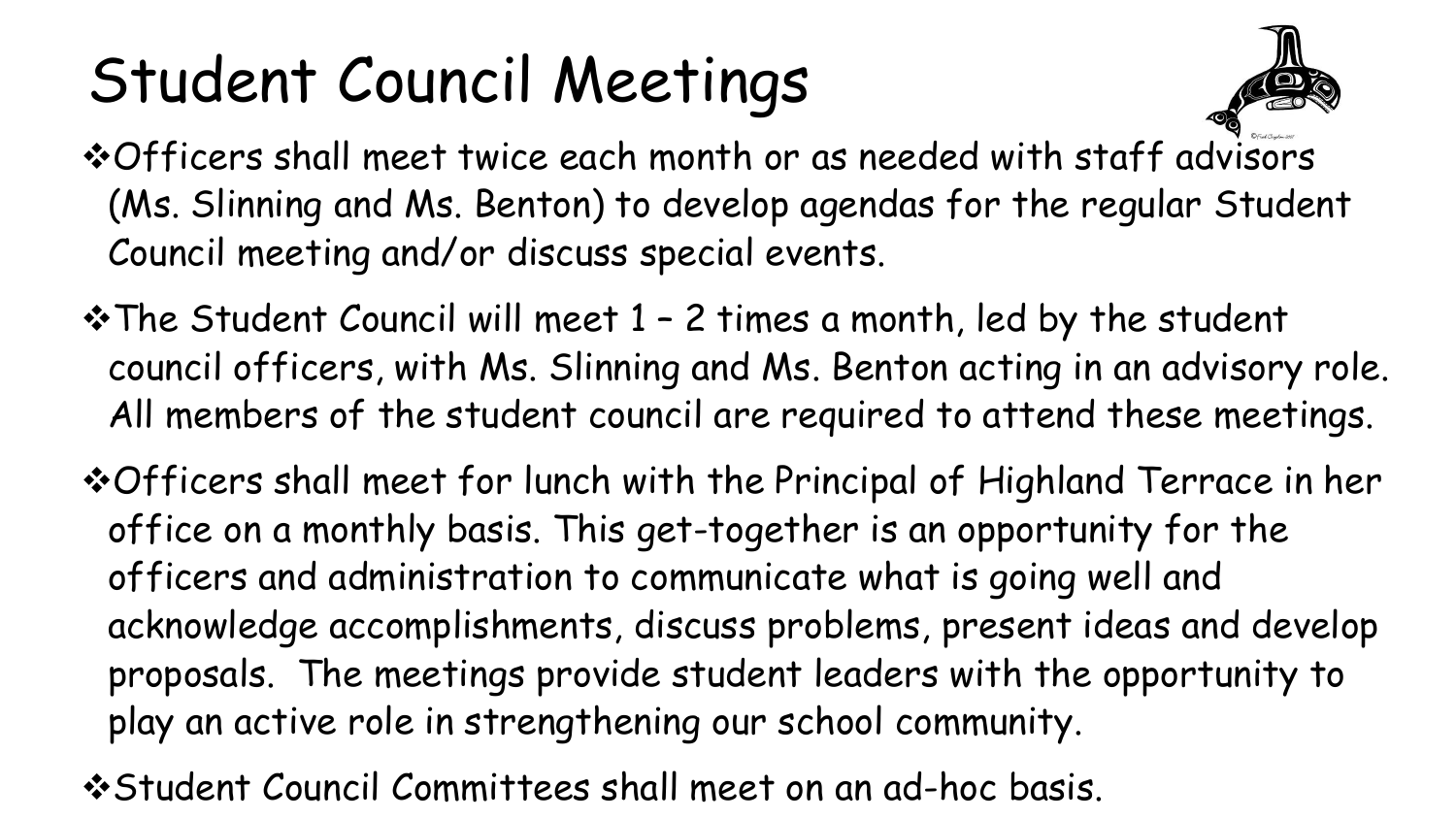

President

- Represents the student body at school, district, and civic meetings.
- Acts as an intermediary between the Student Council and the administration.
- Develops agendas for and presides at student council meetings.
- Knows the basic rules of parliamentary procedure.
- Votes when there is a tie.
- Acts with academic integrity and exemplary conduct.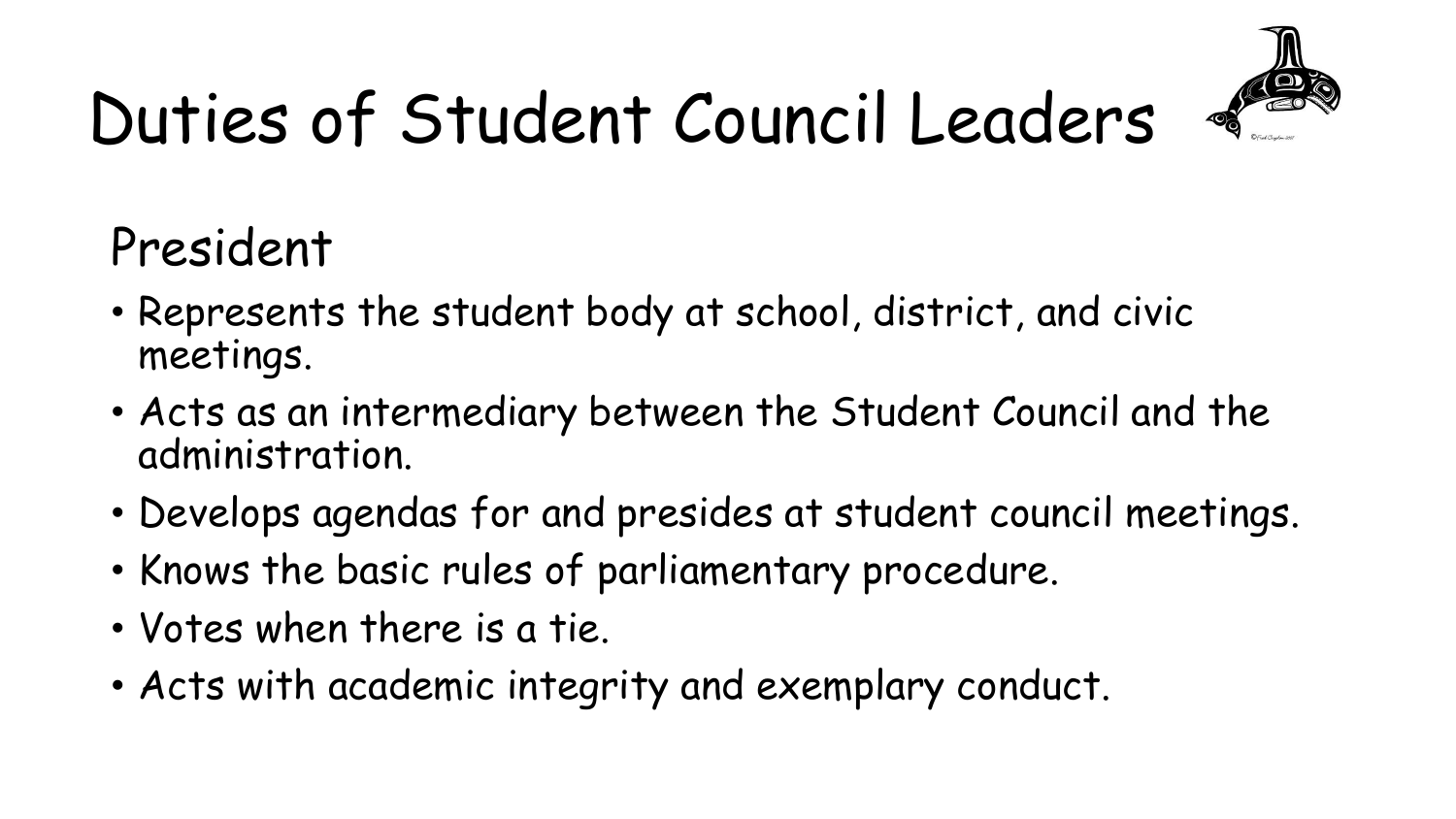

#### Vice President

- Represents the student body at school, district, and civic meetings (as requested by the president).
- Presides over meetings if/when the President is unable to do so.
- Keeps a record of each member's involvement in activities.
- Responsible for roll call at each meeting.
- Knows the basic rules of parliamentary procedure.
- Coordinates the work of committees.
- Heads important committees.
- Acts with academic integrity and exemplary conduct.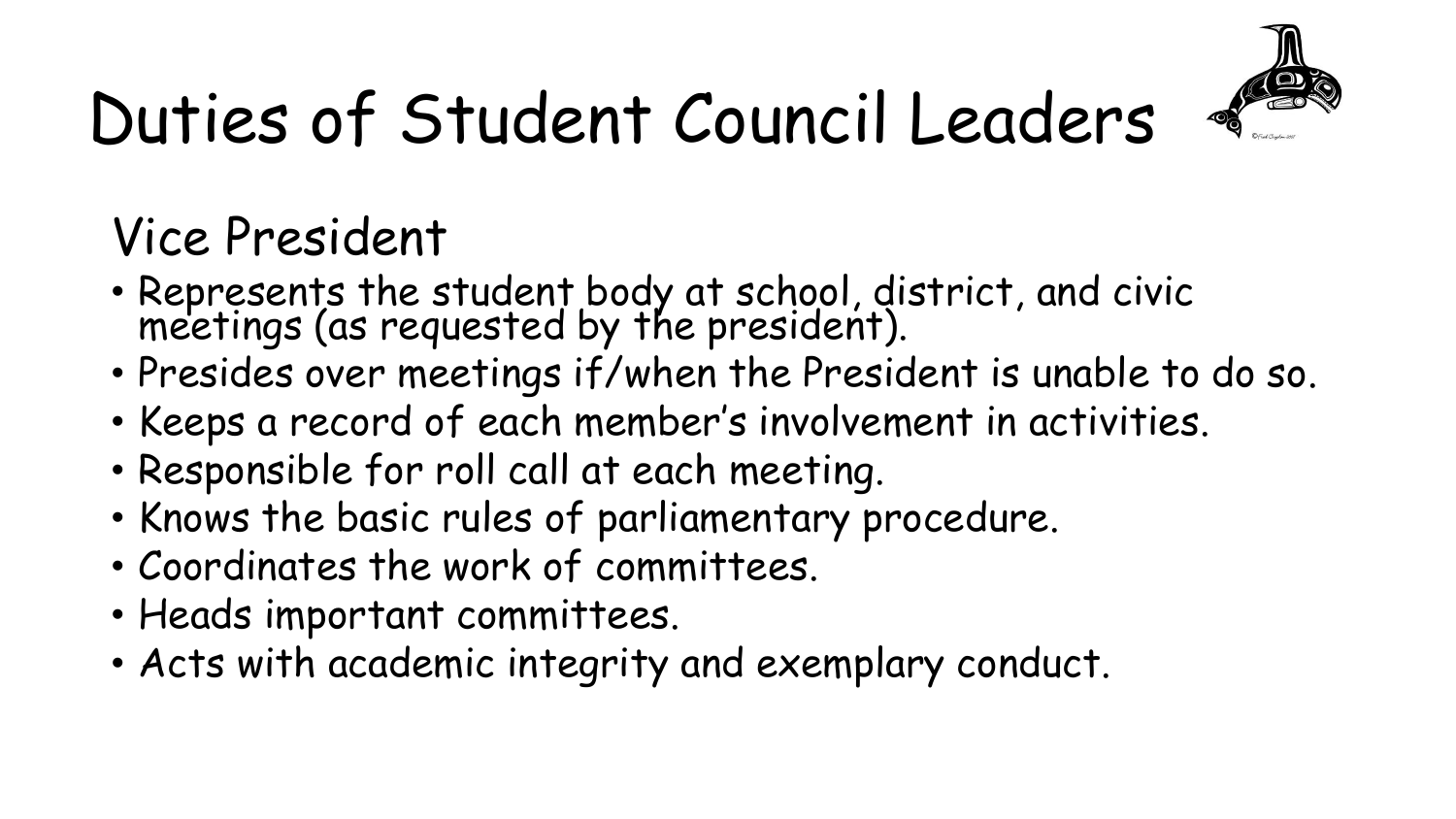

#### Secretary

- Keeps accurate minutes of meetings.
- Reports at each meeting the minutes from previous meeting.
- Handles all council correspondence.
- Types materials for student council officers and committees.
- Acts with academic integrity and exemplary conduct.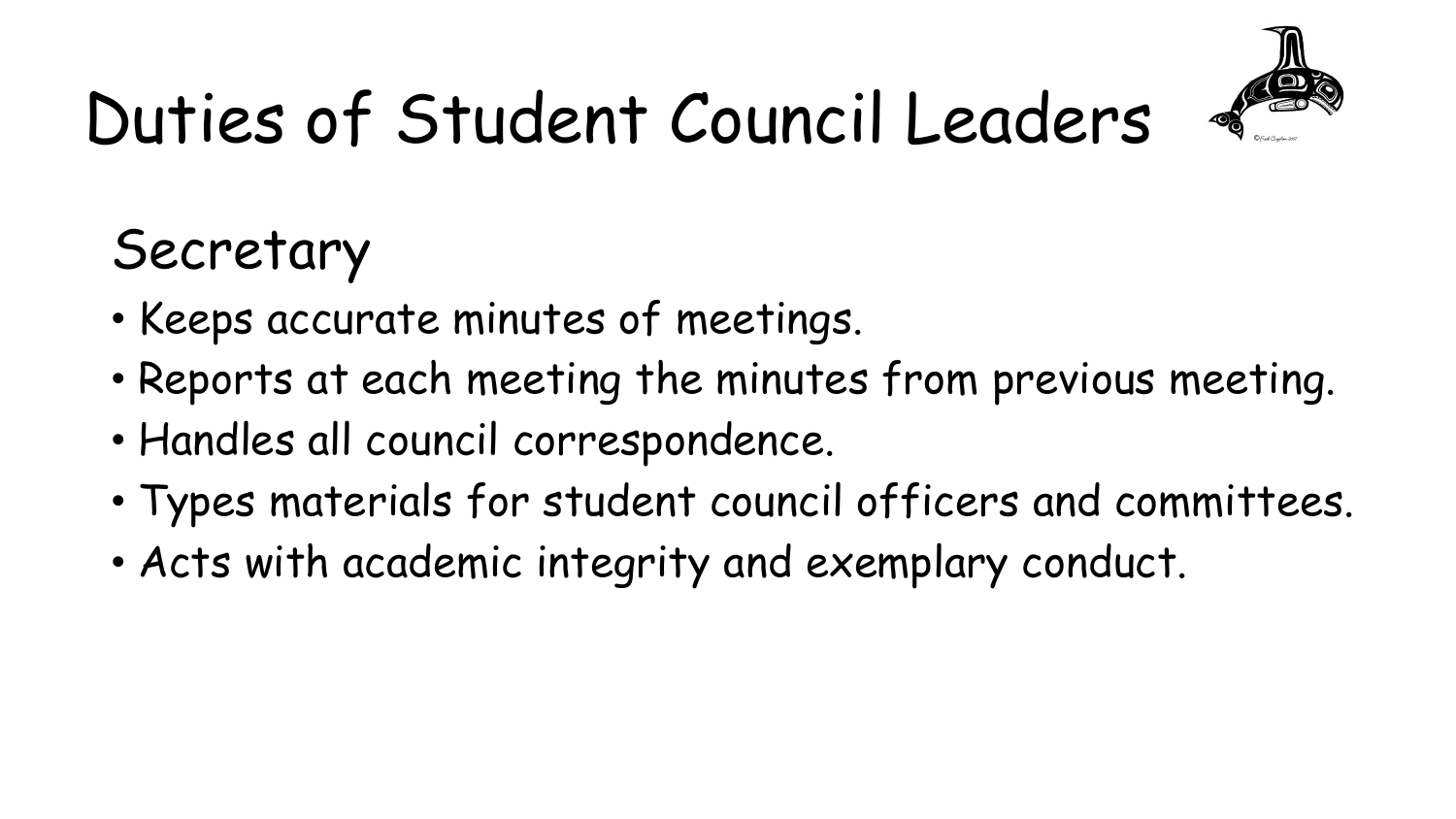

### Treasurer

- Presents proposed budget of activities to the student council.
- Handles all funds.
- Keeps accurate records of income and expenses.
- Reports the balance of funds at each council meeting.
- Coordinates fundraising projects of the student council.
- Acts with academic integrity and exemplary conduct.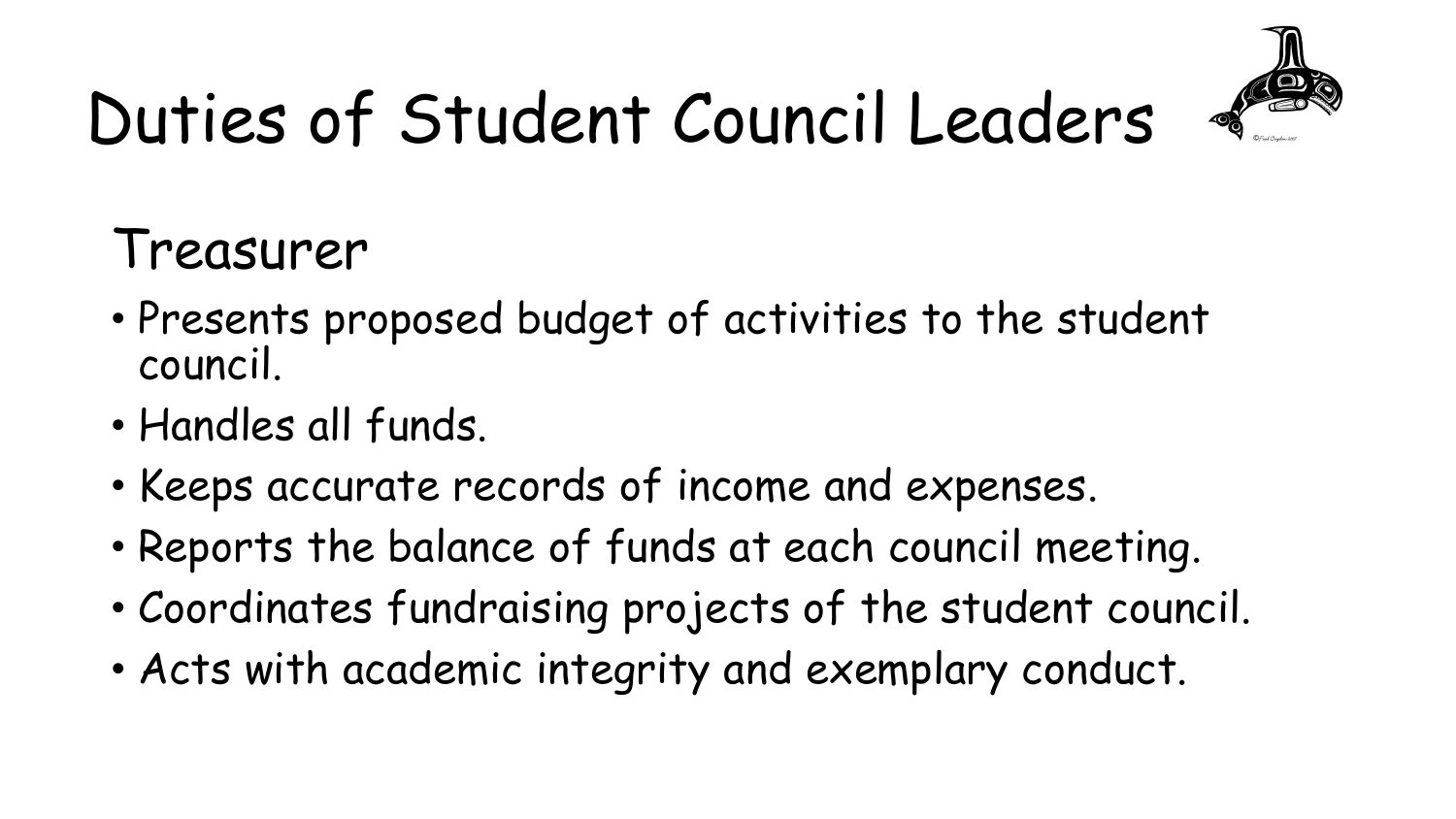

### Public Relations Officer – School Spirit

- Writes news releases, announcements, and advertisements to appear in Highland Terrace newsletters, and on campus related to building school spirit such as Spirit Days and Skate Nights.
- Announces student council-sponsored school spirit events.
- Keeps accurate records of major spirit events and activities.
- Coordinates publicity for special spirit events and projects such as posters and flyers.
- Acts with academic integrity and exemplary conduct.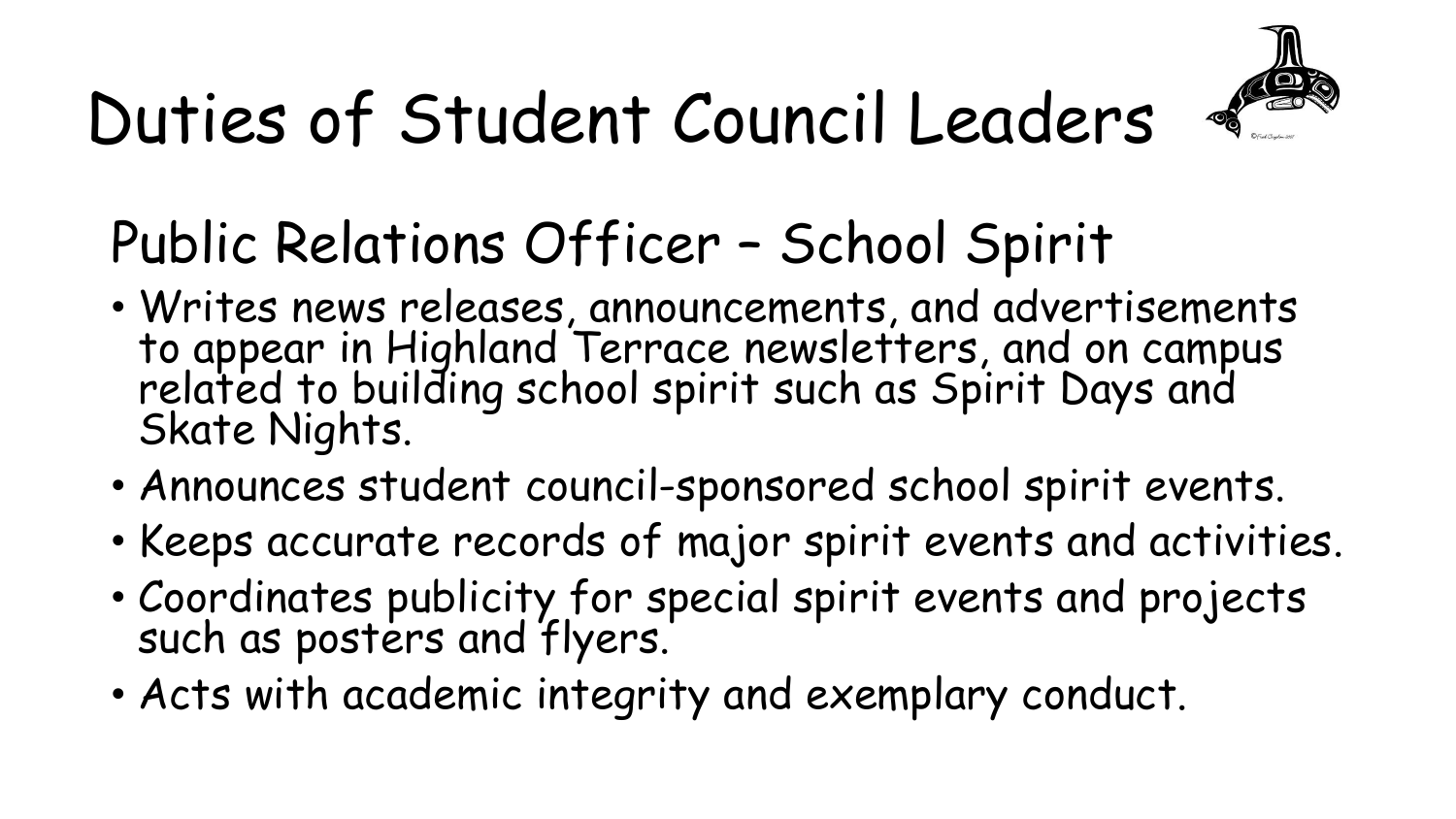

#### Public Relations Officer – Service Projects

- Writes news releases, announcements, and advertisements to appear in Highland Terrace newsletters, and on campus related to service projects such as the Food Drive.
- Announces student council sponsored service events.
- Keeps accurate records of major service events and activities.
- Coordinates publicity for special service events and fundraising projects such as posters and flyers.
- Acts with academic integrity and exemplary conduct.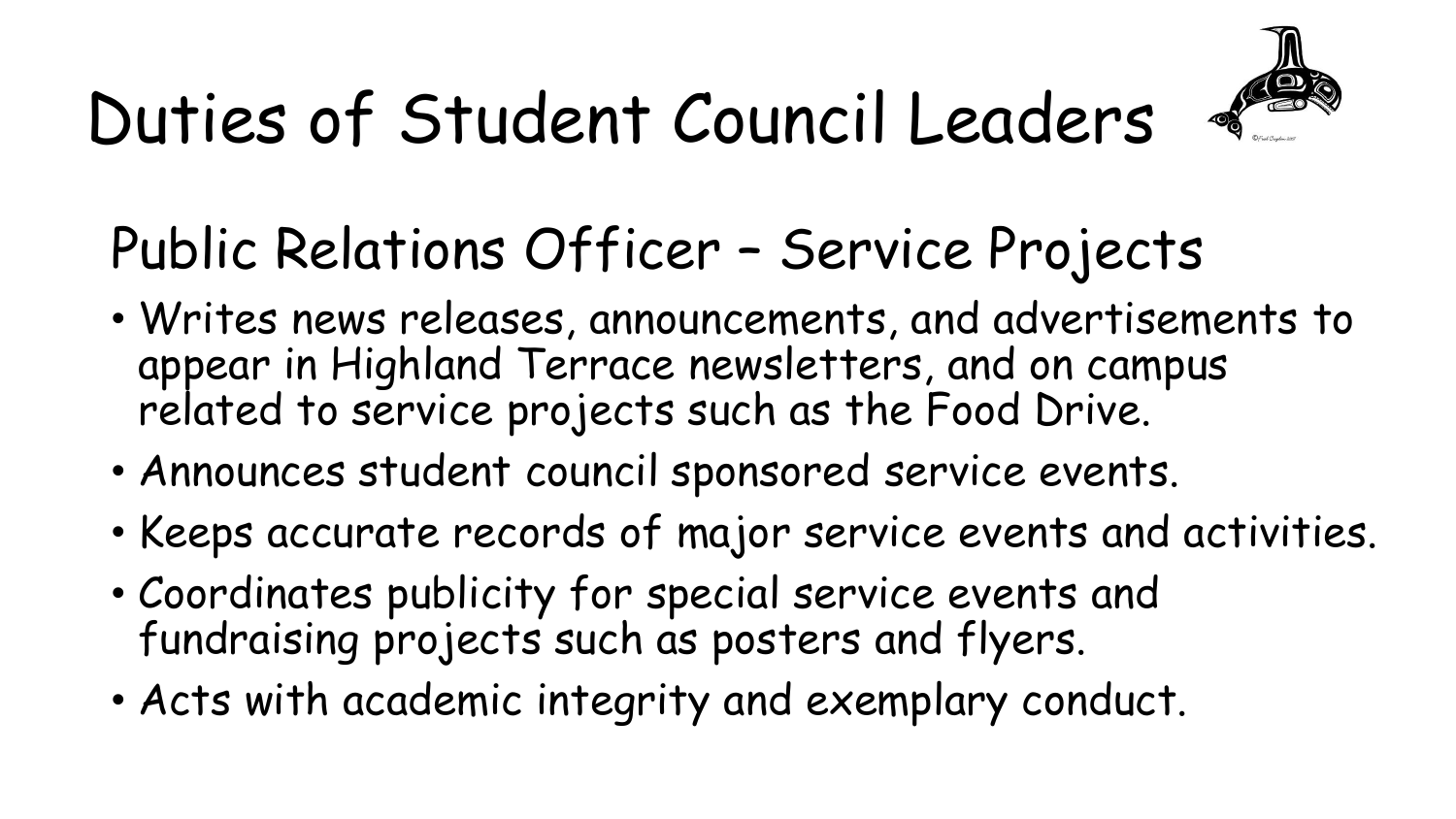

#### Class Representatives

- Attend student council meetings and report back to classrooms.
- Report class feedback to the council.
- Act with academic integrity and exemplary conduct.

The four expectations of student council members are:

1) Talk to classmates and friends about activities in which they are interested

- 2) Bring those ideas to meetings
- 3) Work together as a team to plan activities
- 4) Spread the Highland Terrace Orca spirit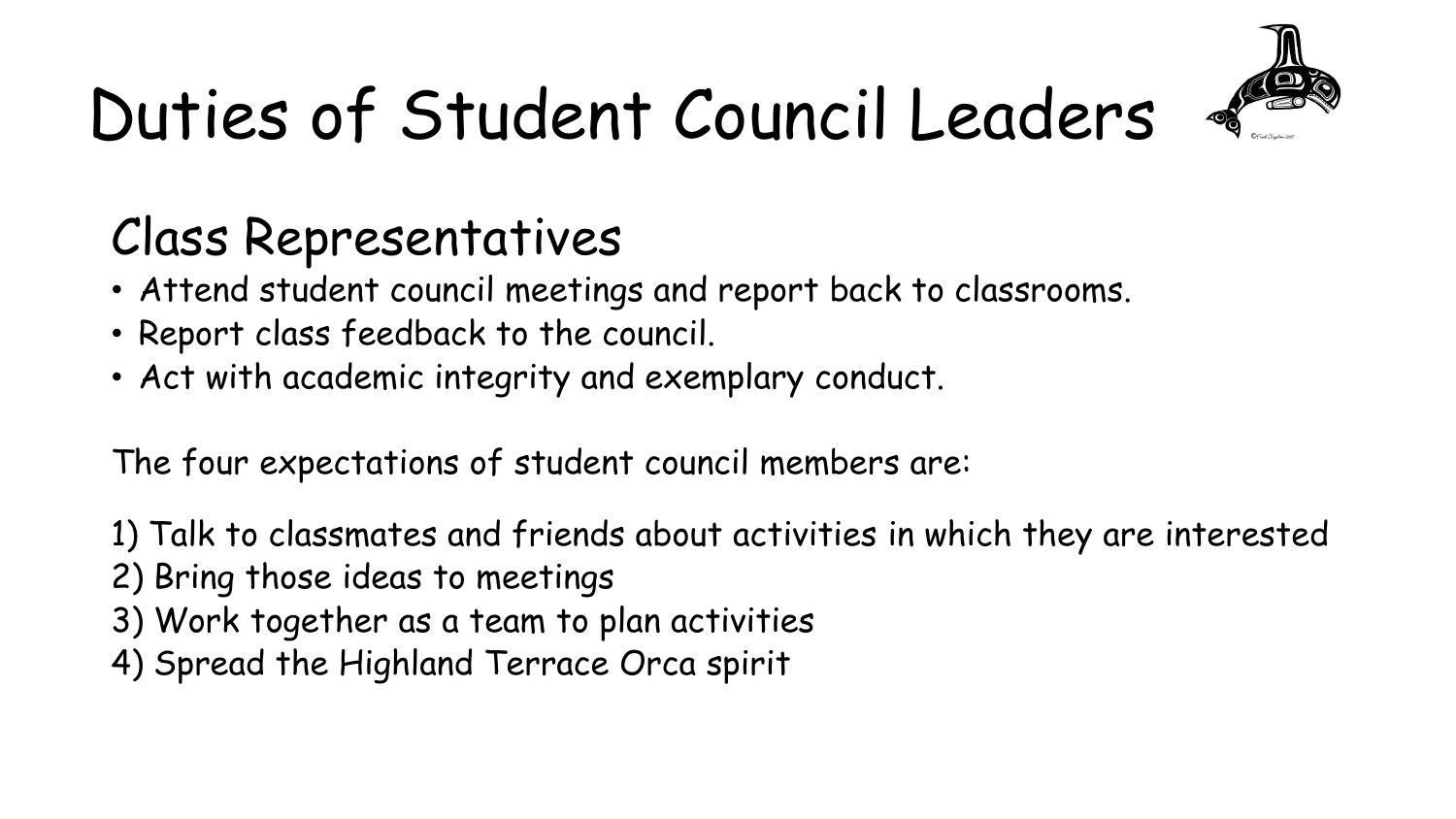

### Committee Chairperson

- Recruit members for committee.
- Writes the agenda and run the committee meetings.
- Informs officers of progress and problems that arise.
- Delegates tasks of the committee and follows up with members to be sure tasks are completed.
- Fulfill the committee goals/action plan as designated
- Acts with academic integrity and exemplary conduct.

#### Committees

- Responsible for special projects
- Elect chairperson to lead the committee.
- Projects may include: school spirit, safety, fundraising, awards, etc.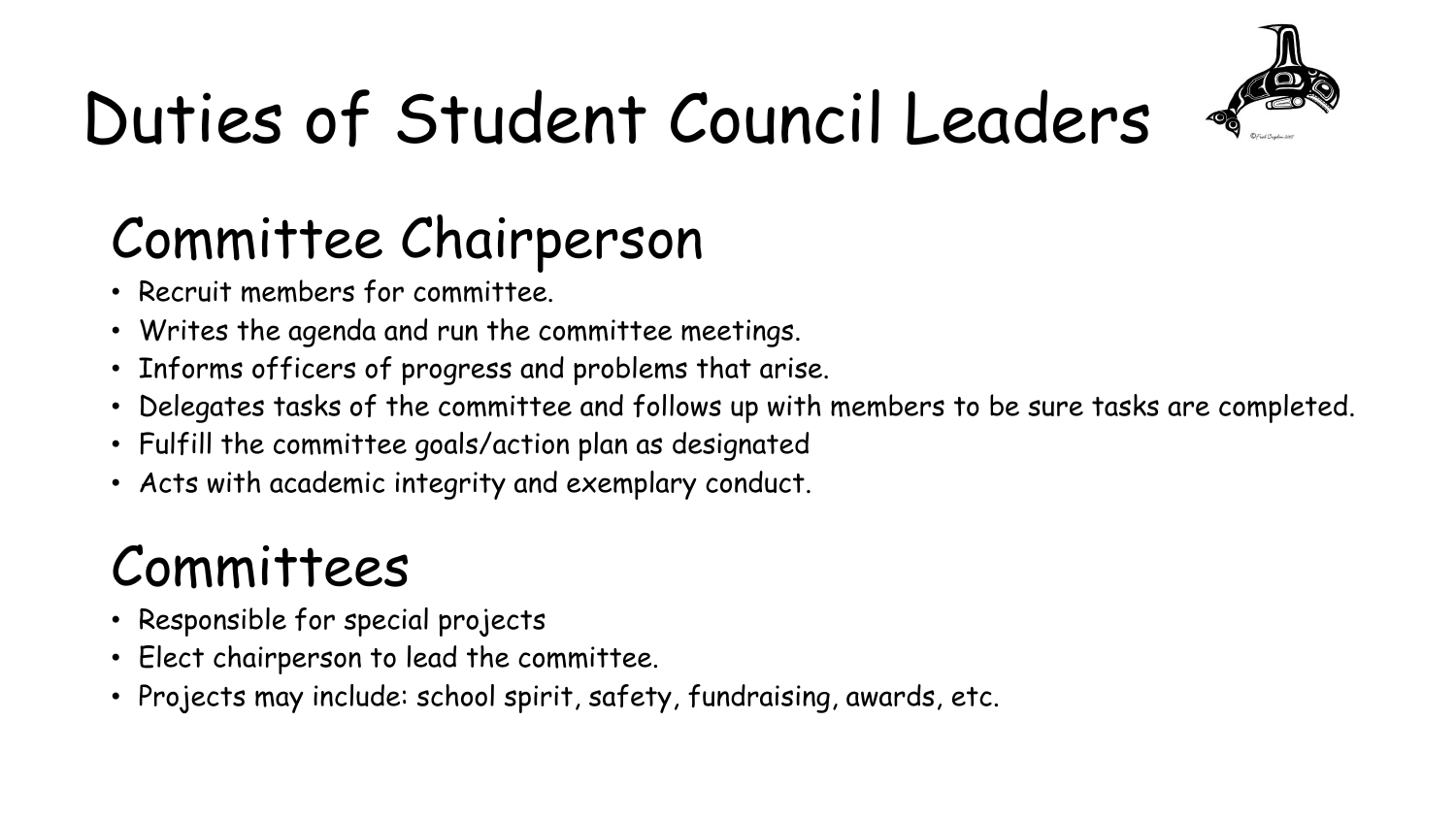# Student Council Orca Spirit Awards

An **ORCA SPIRIT AWARD** contest for the 2014-2015 school year has been proposed for development and implementation by the student council. Each class could earn **SPIRIT** points in different categories throughout the course of each month.

The class that accumulates the most points could receive the **HIGHLAND TERRACE SPIRIT ORCA** and special recognition from the student council.

1. Participate in School and PTA Events – (Skate Nights, Heritage Night, Pancake Breakfast) Ways in which students/classrooms could earn SPIRIT points could include:

2. Participate in Student Council Spirit Days – (Crazy Hair Day, Sports Day)

3. Participate in Student Council Special Events – (Canned Food Drive)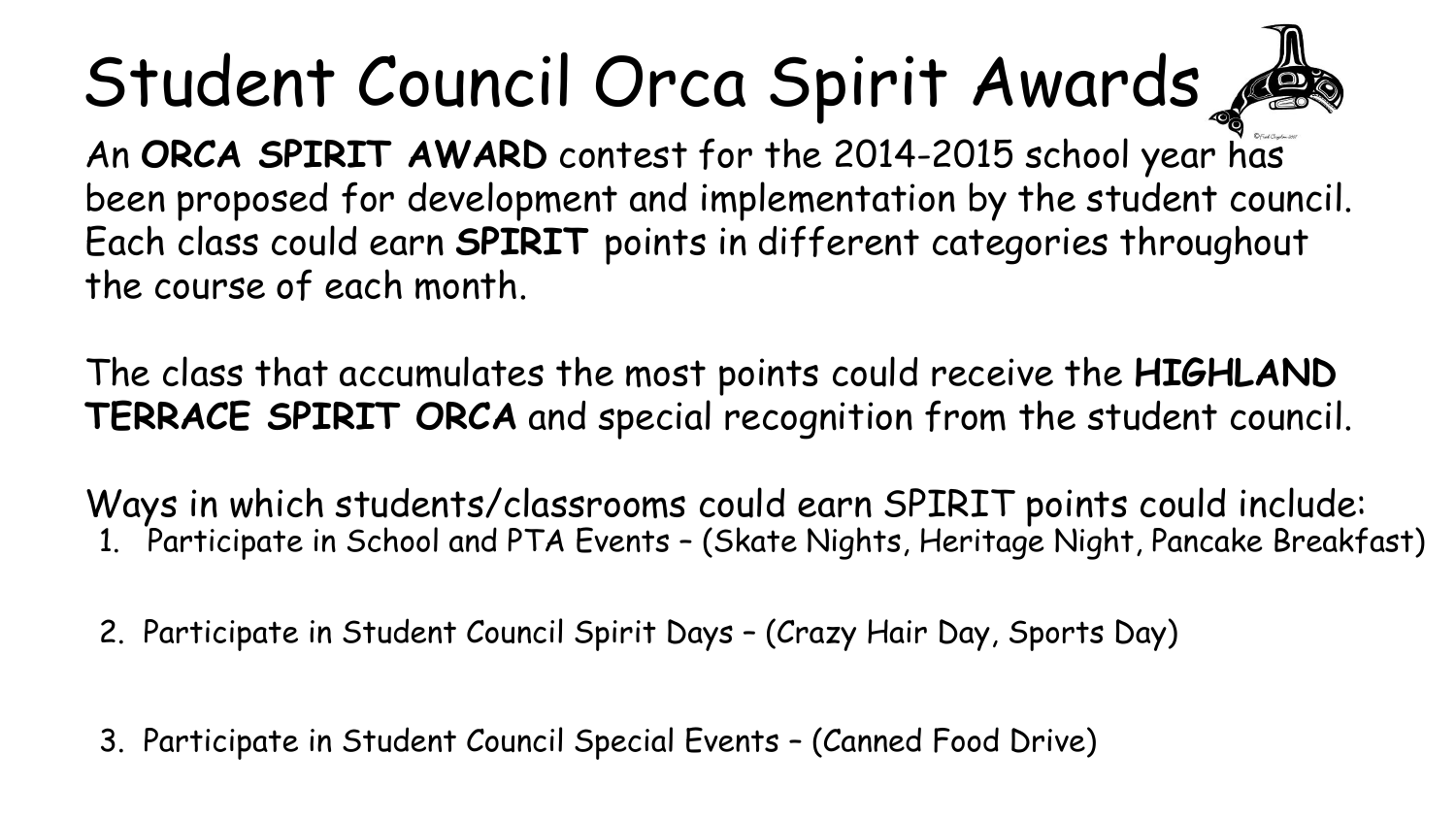### Student Council Election Rules



1. A student wishing to run for any officer position, must complete the application form, complete with signatures from two teachers, and a parent or guardian.

2. Each candidate must consistently model safe, responsible, respectful and kind behavior at school, as judged by his/her teacher, and by the candidate.

3. Each candidate must complete any additional activity that the classroom teacher may require for running in the election (e.g. complete any missing assignments prior to running for office).

4. Each candidate must be prepared to promptly make up all work missed in class while participating in Council activities.

5. If a candidate misses a deadline or breaks an election rule, they may be disqualified from running for an office.

6. Candidates for President and Vice President must be in 6th grade.  $\,$  Candidates for Secretary, or Treasurer must be in 5<sup>th</sup> or 6th grade. Candidates for Public Relations may be in 4<sup>th</sup>, 5<sup>th</sup>, or 6th grade.